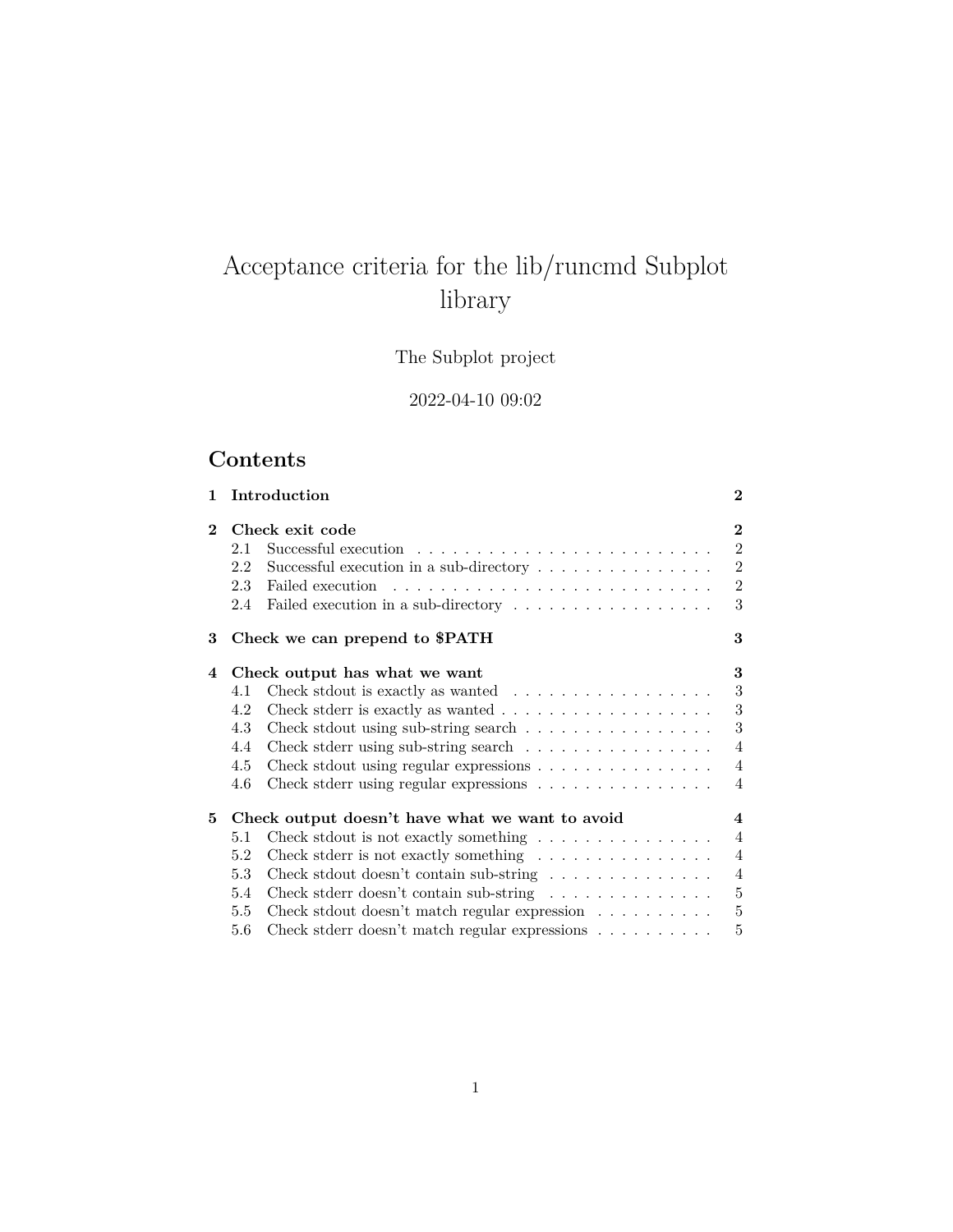## <span id="page-1-0"></span>**1 Introduction**

The Subplot<sup>[1](#page-1-5)</sup> library runcmd for Python provides scenario steps and their implementations for running Unix commands and examining the results. The library consists of a bindings file lib/runcmd.yaml and implementations in Python in lib/runcmd.py or in the Rust subplotlib step library. There is no Bash version.

This document explains the acceptance criteria for the library and how they're verified. It uses the steps and functions from the lib/runcmd library. The scenarios all have the same structure: run a command, then examine the exit code, standard output (stdout for short), or standard error output (stderr) of the command.

The scenarios use the Unix commands true and false to generate exit codes, and echo to produce stdout. To generate stderr, they use the little helper script below.

File: **err.sh**

```
1 #!/bin/sh
  2 echo "$@" 1>&2
```
## <span id="page-1-1"></span>**2 Check exit code**

These scenarios verify the exit code. To make it easier to write scenarios in language that flows more naturally, there are a couple of variations.

#### <span id="page-1-2"></span>**2.1 Successful execution**

*when* I run **true** *then* exit code is **0** *and* command is successful

#### <span id="page-1-3"></span>**2.2 Successful execution in a sub-directory**

*given* a directory **xyzzy** *when* I run, in **xyzzy**, **pwd** *then* exit code is **0** *and* command is successful *and* stdout contains "**/xyzzy**"

#### <span id="page-1-4"></span>**2.3 Failed execution**

*when* I try to run **false** *then* exit code is not **0** *and* command fails

<span id="page-1-5"></span><sup>1</sup><https://subplot.liw.fi/>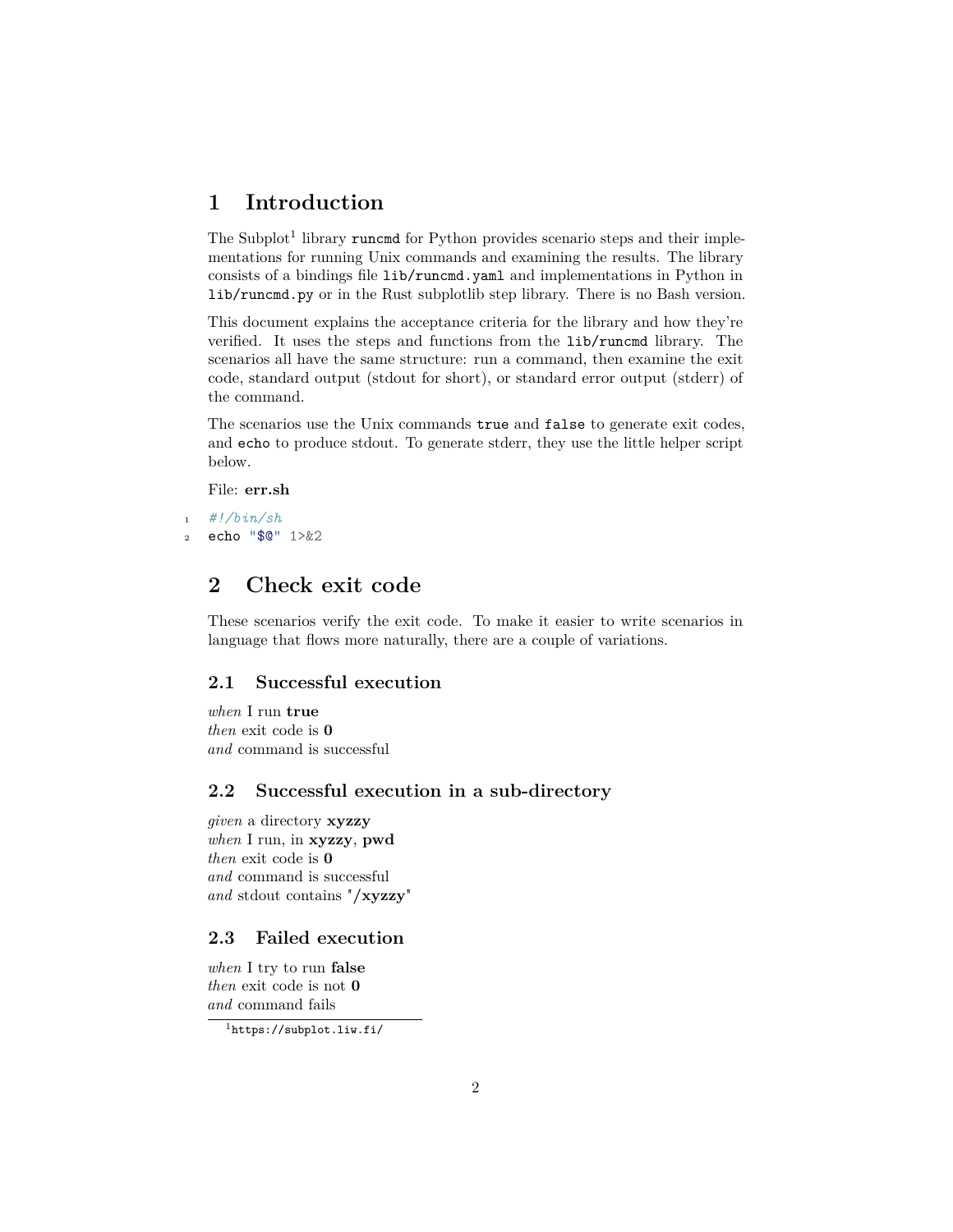#### <span id="page-2-0"></span>**2.4 Failed execution in a sub-directory**

*given* a directory **xyzzy** *when* I try to run, in **xyzzy**, **false** *then* exit code is not **0** *and* command fails

## <span id="page-2-1"></span>**3 Check we can prepend to \$PATH**

This scenario verifies that we can add a directory to the beginning of the PATH environment variable, so that we can have runcmd invoke a binary from our build tree rather than from system directories. This is especially useful for testing new versions of software that's already installed on the system.

*given* executable script **ls** from **ls.sh** *when* I prepend **.** to PATH *and* I run **ls** *then* command is successful *and* stdout contains "**custom ls, not system ls**"

File: **ls.sh**

```
1 #!/bin/sh
2 echo "custom ls, not system ls"
```
## <span id="page-2-2"></span>**4 Check output has what we want**

These scenarios verify that stdout or stderr do have something we want to have.

#### <span id="page-2-3"></span>**4.1 Check stdout is exactly as wanted**

Note that the string is surrounded by double quotes to make it clear to the reader what's inside. Also, C-style string escapes are understood.

```
when I run echo hello, world
then stdout is exactly "hello, world\n"
```
#### <span id="page-2-4"></span>**4.2 Check stderr is exactly as wanted**

*given* helper script **err.sh** for runcmd *when* I run **sh err.sh hello, world** *then* stderr is exactly "**hello, world\n**"

#### <span id="page-2-5"></span>**4.3 Check stdout using sub-string search**

Exact string comparisons are not always enough, so we can verify a sub-string is in output.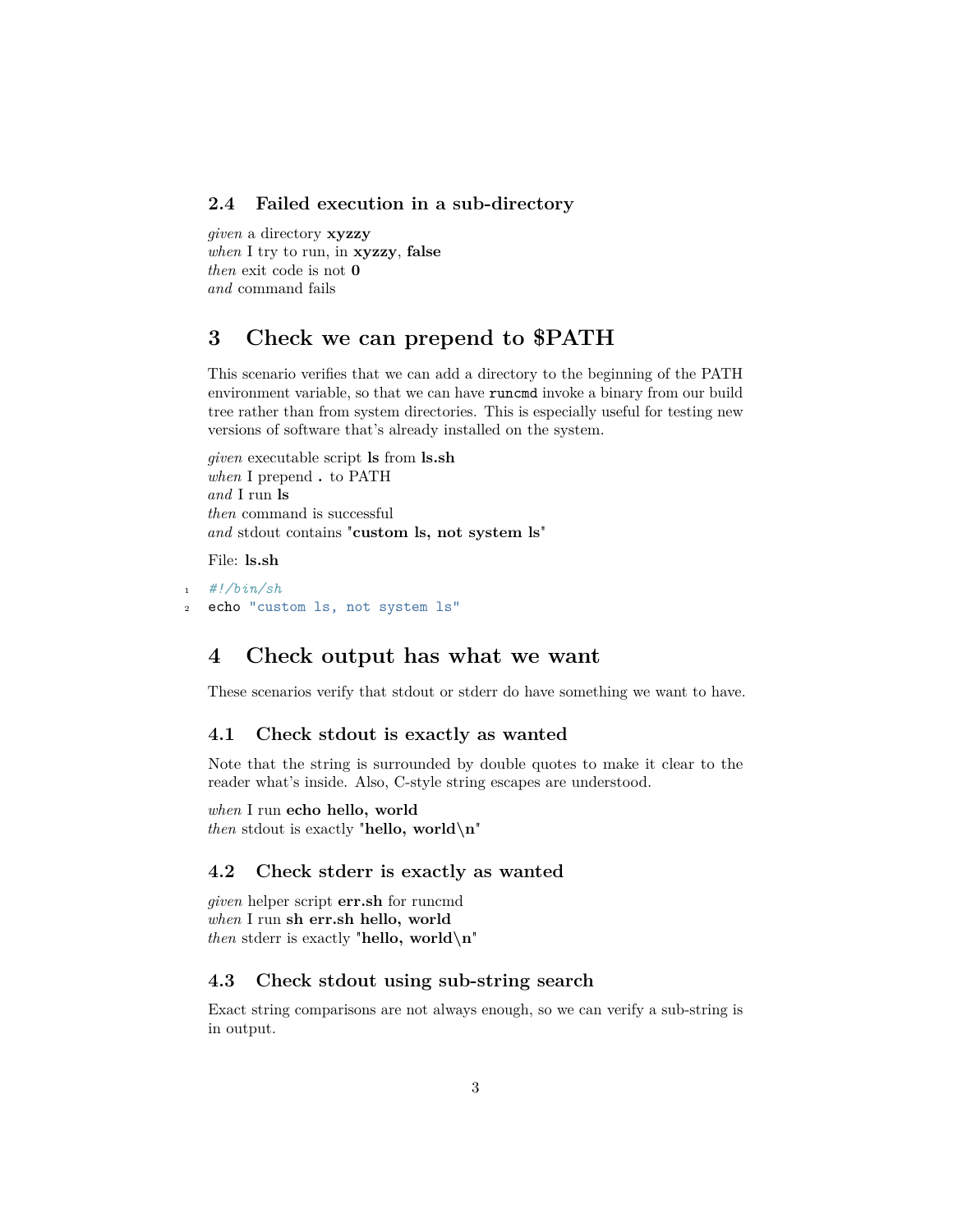*when* I run **echo hello, world** *then* stdout contains "**world\n**" *and* exit code is **0**

#### <span id="page-3-0"></span>**4.4 Check stderr using sub-string search**

*given* helper script **err.sh** for runcmd *when* I run **sh err.sh hello, world** *then* stderr contains "**world\n**"

#### <span id="page-3-1"></span>**4.5 Check stdout using regular expressions**

Fixed strings are not always enough, so we can verify output matches a regular expression. Note that the regular expression is not delimited and does not get any C-style string escaped decoded.

*when* I run **echo hello, world** *then* stdout matches regex **world\$**

#### <span id="page-3-2"></span>**4.6 Check stderr using regular expressions**

*given* helper script **err.sh** for runcmd *when* I run **sh err.sh hello, world** *then* stderr matches regex **world\$**

## <span id="page-3-3"></span>**5 Check output doesn't have what we want to avoid**

These scenarios verify that the stdout or stderr do not have something we want to avoid.

#### <span id="page-3-4"></span>**5.1 Check stdout is not exactly something**

*when* I run **echo hi** *then* stdout isn't exactly "**hello, world\n**"

### <span id="page-3-5"></span>**5.2 Check stderr is not exactly something**

*given* helper script **err.sh** for runcmd *when* I run **sh err.sh hi** *then* stderr isn't exactly "**hello, world\n**"

#### <span id="page-3-6"></span>**5.3 Check stdout doesn't contain sub-string**

*when* I run **echo hi** *then* stdout doesn't contain "**world**"